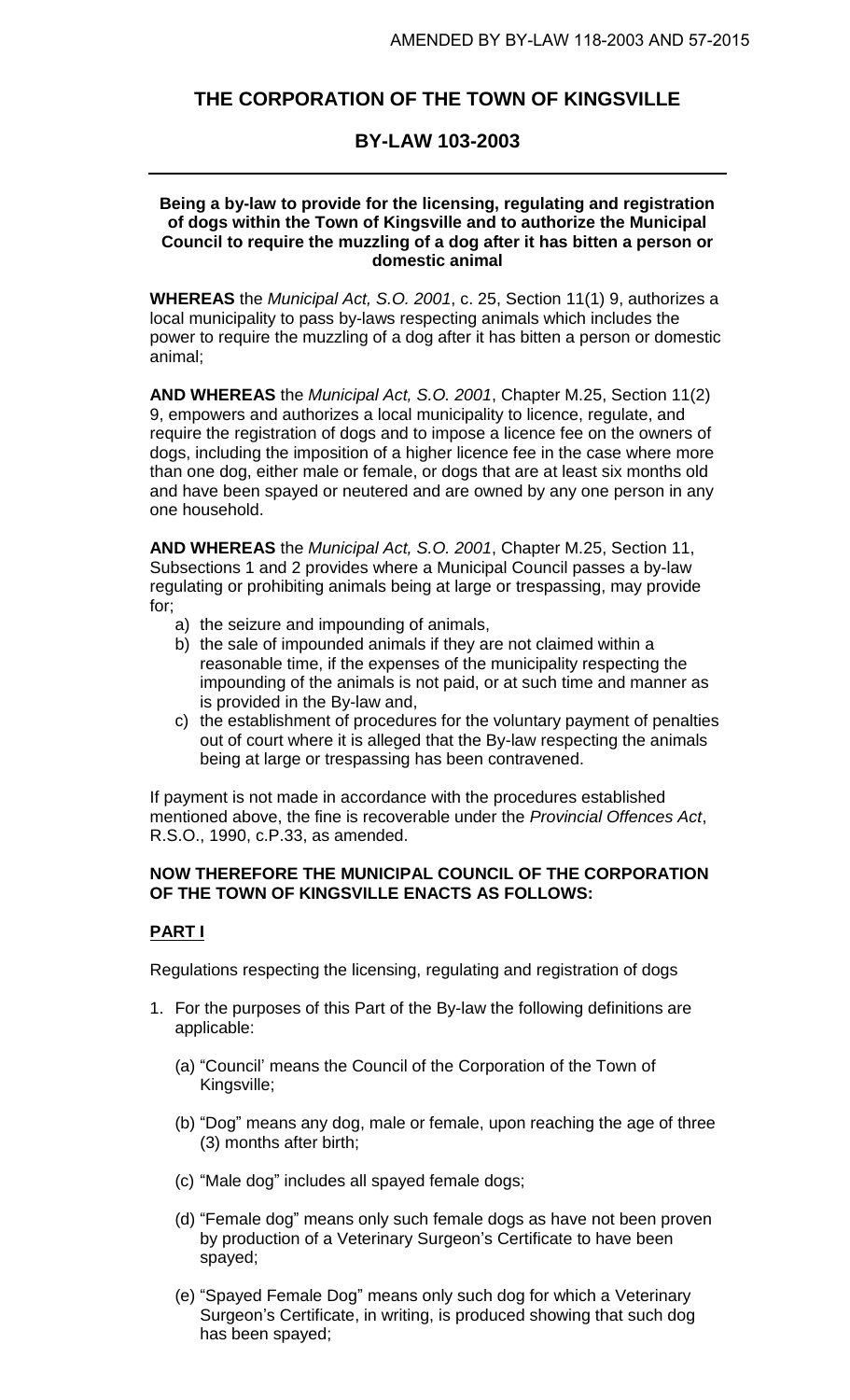- (f) "Kennel" includes any building, part of a building, or area used for keeping dogs that is registered or eligible for registration under *The Animal Pedigree Act* and means a kennel of pure-bred dogs registered in the Register of the Canadian Kennel Club (C.K.C.), the American Kennel Club (A.K.C.), the Field Dog Stud Book (F.D.S.B.) or the United Kennel Club (U.K.C.) of Kalamazoo, Michigan;
- (g) "Leash" shall not be longer than 2 metres
- (h) "Owner" of a dog includes a person who possesses or harbours a dog, and where the owner is a minor, the person responsible for the custody of the minor, and for the purposes of this definition "owns" and "owned" shall have a corresponding meaning;
- (i) "Clerk" means the Clerk for the Town of Kingsville;
- (j) "Town of Kingsville" means the new and restructured municipality known as The Corporation of the Town of Kingsville created by an Order of the Province of Ontario made under the Municipal Act, R.S.O. 1990, c. M.45 Subsection 25.2(4) and dated November 19, 1997 and being composed of the former Municipalities of the Township of Gosfield North, the Township of Gosfield South and the Town of Kingsville and includes its employees, servants and agents;
- (k) "Animal Control Officer" means the Animal Control Officer for the Town of Kingsville and includes the terms "dog catcher" and "dog pound keeper" meaning a person duly appointed by the Municipal Council for seizing and impounding dogs running at large in the Town of Kingsville and on the request of the owner or occupant of private property, for seizing and impounding dogs trespassing on such private property. Such person may be one and the same "Animal Control Officer" as duly appointed by The Corporation of the Municipality of Leamington;
- (l) "Municipal Pound" means a jointly-shared pound facility located in the North part of Lot 12, Concession 3, Eastern Division of the Town of Kingsville and maintained on behalf of The Corporation of the Town of Kingsville in cooperation with The Corporation of the Municipality of Leamington.
- (m)"Joint Area Animal Control Committee" mean collectively those persons appointed by the Municipalities of Leamington and Kingsville to oversee the maintenance and operation of the "Municipal Pound" and to authorize, regulate and oversee the actions and requirements of the "Animal Control Officer" for the said Joint Area Municipalities.
- 2.
- (a) No person shall own or harbour a dog that has not been registered within the Town of Kingsville without registration within the Town of Kingsville and for which a dog tag has not been annually obtained prior to March 15th upon payment of a license fee to the Town of Kingsville, in accordance with the Municipal Fees By-law as amended from time to time by the Municipal Council of the Town of Kingsville;
- (b) No person shall harbour, keep or cause to be kept within the limits of the Town of Kingsville more than three (3) dogs unless a Kennel Licence has been issued by the Municipality;
- (c) The owner of a Kennel of dogs that is registered or eligible for registration with an Association incorporated under *The Animal Pedigree Act* (Canada) shall on or before March 15 of each year pay an annual Kennel Licence Fee as fixed in the Municipal Fees By-law for the Kennel instead of a licence fee for each dog.
- (d) Upon providing the Animal Control Officer with satisfactory evidence that a person is blind, hearing impaired or physically impaired, and is the owner of a dog used to assist that person in overcoming the impairment, a dog licence and dog tag may be issued at no charge.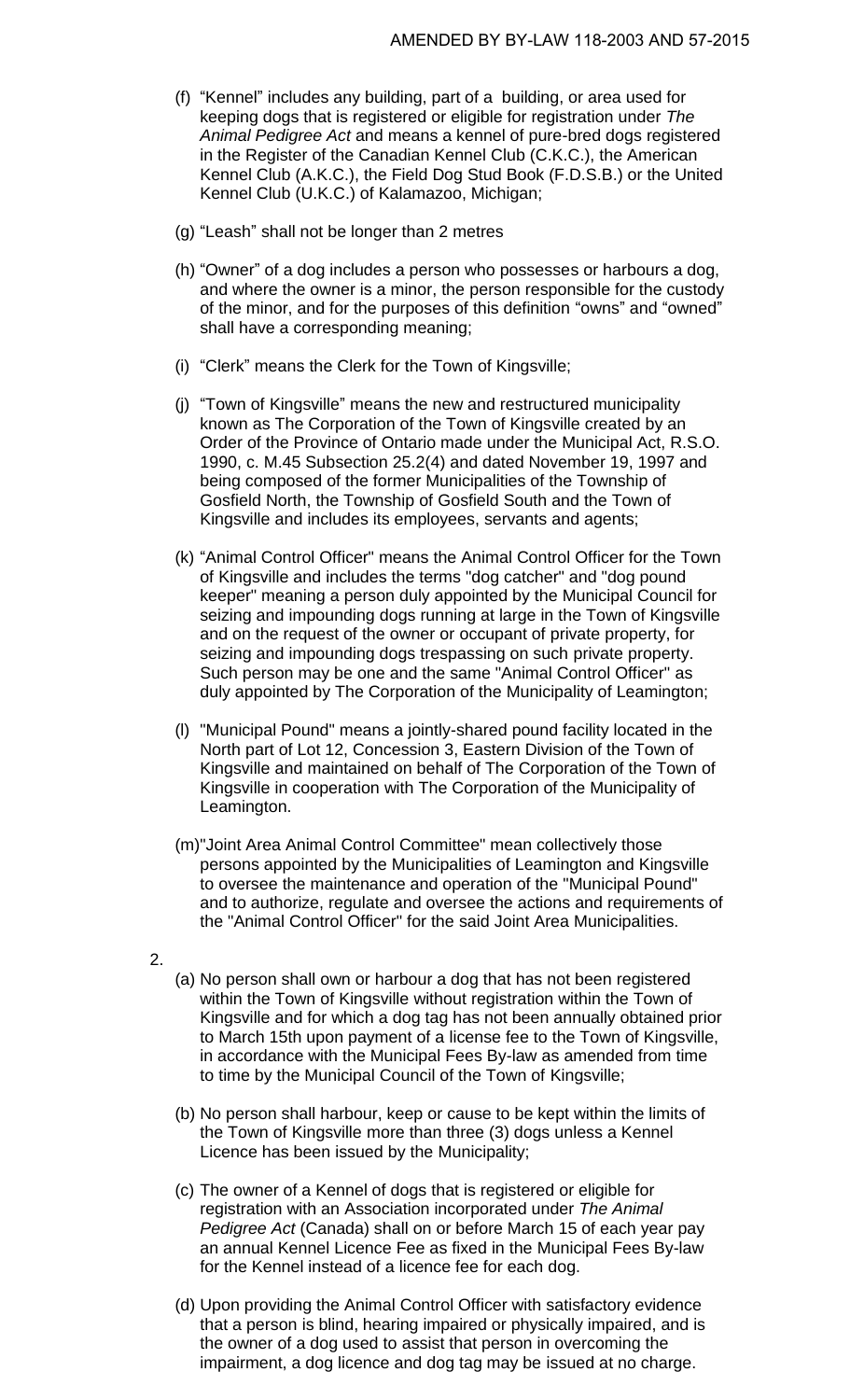- 3.
- (a) A tag shall be supplied by the Town of Kingsville for each dog in respect of which a licence fee is paid hereunder and the owner shall keep the tag securely fixed on the dog at all times during the year and until a tag is provided for the following year;
- (b) No person who owns or harbours a dog shall permit a dog tag to be affixed to such dog unless the tag was issued for use upon such dog;
- (c) The dog tag shall bear a serial number and the year in which it was issued and a record shall be kept by the Clerk for the Town of Kingsville or by such other officer designated for that purpose showing the name and address of the owner and the serial number of the tag.

### **ANIMAL CONTROL**

- 4.
- (a) No person who owns or harbours a dog shall allow such dog to run at large within the municipality;
- (b) A dog shall be deemed to be running at large if found in any place other than the premises of the owner or the place that it is habitually kept, and not under the control of any person;
- (c) The Animal Control Officer is authorized to seize and impound any dog found running at large in the municipality.
- 5. The Animal Control Officer shall impound in the Joint Municipal Pound all dogs seized under clause 4 (c) pursuant to the requirements of the *Animals for Research Act*, R.S.O. 1990, chapter A.22;
- 6. The owner of a dog impounded pursuant to Clause 4 (c) may re-claim said dog prior to its disposal upon payment to the Animal Control Officer of a re-claim or impound fee, as determined from time to time by the Joint Area Animal Control Committee.
- 7. The Animal Control Officer may sell any dog impounded pursuant to Clause 4(c) after the expiration of a redemption period as provided in the Animals for Research Act, R.S.O. 1990, chapter A.22 for a fee as determined from time to time by the Joint Area Animal Control Committee;
- 8. Any person who owns a dog shall:
	- (a) treat it in a humane manner;
	- (b) treat it so that offensive odours and the transfer of disease are minimized;
	- (c) provide the necessary food, water, housing or attention as required to keep the animal in good health and free from harm; and
	- (d) remove forthwith any excrement of the said animal and dispose of it in a sanitary manner.
	- (e) the Owner of every dog or dogs shall keep the same under physical control by means of a Leash held by the same person. at all times when the dog is in any place other than the premises of the Owner.
- 9. Every person who violates any provision of this Part is guilty of an offence and upon conviction shall be liable to a fine not exceeding Five Hundred Dollars (\$500.00) for each offence, exclusive of costs, and such fine and costs shall be recoverable under the provisions of the *Provincial Offences Act*, R. S. 0., 1990, c. P. 33, as amended.
- 10.Part I shall be deemed to have come into full force and effect on final passing of this By-law by the Council;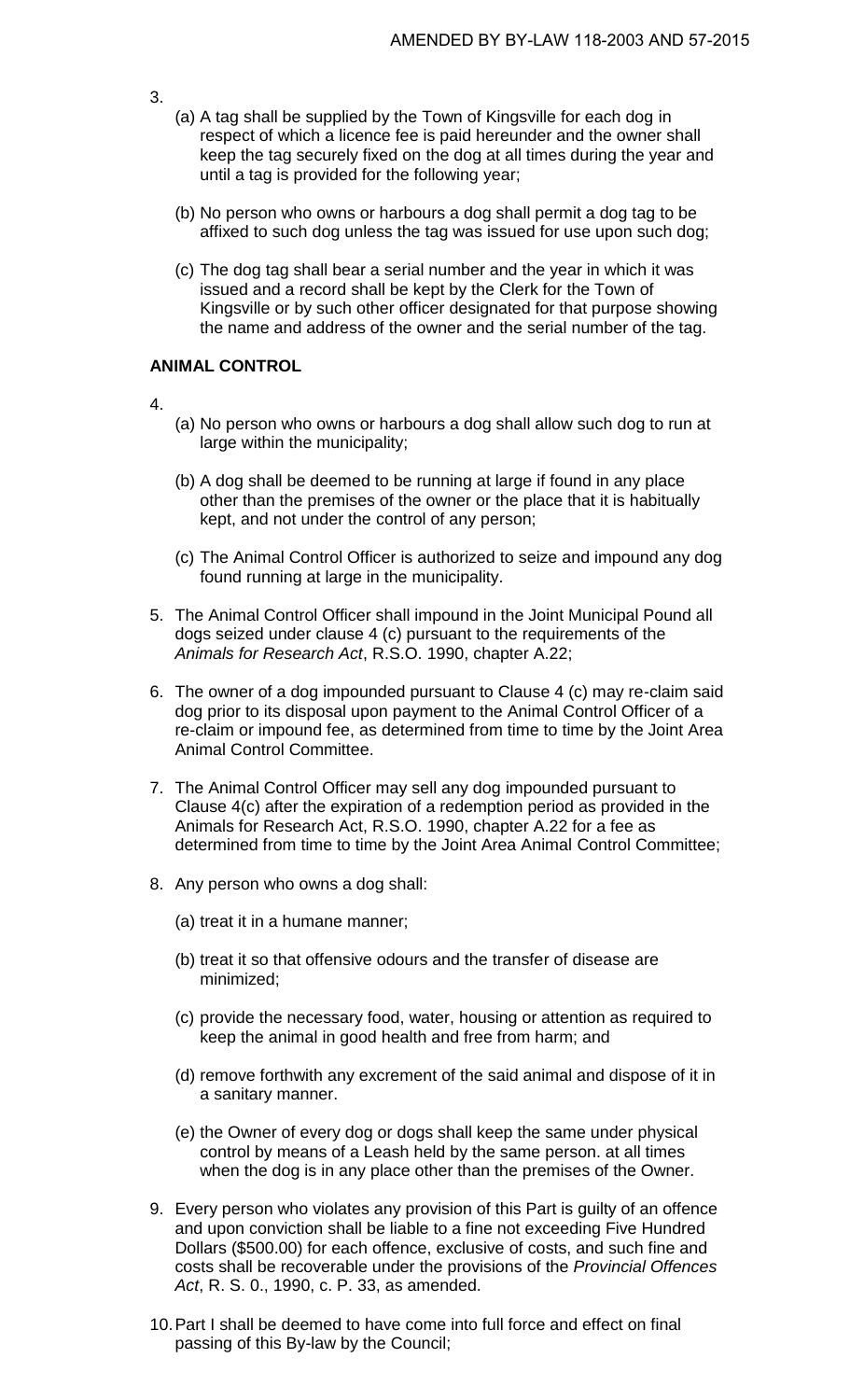11.Any by-laws inconsistent with Part I of this By-law are and the same are hereby repealed.

## **PART II**

## **Regulations Respecting Dogs That Have Bitten**

- 1. For the purposes of this Part of the By-law the following definitions are applicable:
	- (a) "Council" means the Council of the Corporation of the Town of Kingsville;
	- (b) "Committee of Council" means a Committee of the Council of The Corporation of the Town of Kingsville;
	- (c) "Muzzle" means a humane fastening or covering device of adequate strength over the mouth to prevent a dog from biting.
- 2.
- (a) Where the Animal Control Officer has reason to believe that a dog has bitten a person or a domestic animal, the Town Clerk shall serve a notice upon the owner requiring the owner to muzzle the dog except when the dog is on the premises of the owner and in a confined area;
- (b) The Notice referred to in (a) above shall be served on the owner in the same manner as the notice of hearing is served in Section 5;
- (c) Upon the service of the Notice referred to in (a) above, the owner shall muzzle the dog except when the dog is in a confined area on the premises of the owner.
- 3. The Notice referred to in Section 2 shall include:
	- (a) A statement that the Town Clerk has reason to believe that the owner's dog has bitten a person or a domestic animal;
	- (b) That the owner shall muzzle the dog except when the dog is in a confined area on the premises of the owner;
	- (c) A statement that the owner may request and is entitled to a hearing before a Committee of Council which may exempt the owner from the muzzling requirement.
- 4. The Town Clerk shall, if requested by the Owner, schedule a hearing before a Committee of Council for the Town of Kingsville pursuant to the provisions of the *Statutory Powers Procedure Act*, R.S.O. 1990, c.S.22 and the *Municipal Act*, S.O. 2001 to determine whether the dog has bitten a person or a domestic animal and Councilor a Committee thereof may exempt the owner from the muzzling requirement or both.
- 5.
- (a) Prior to holding a hearing referred to in Section 4 above, the Town Clerk shall cause a notice of hearing to be served on the owner.
- (b) The notice of hearing may be served on the owner by the Town Clerk by handing it to the owner, but where the notice of hearing cannot be given or served by reason of the owner's absence from his premises or by reason of his evading service, the notice of hearing may be given or served:
	- (i) by handing it to an apparently adult person on the owner's premises;
	- (ii) by posting it up in a conspicuous place upon some part of the owner's premises; or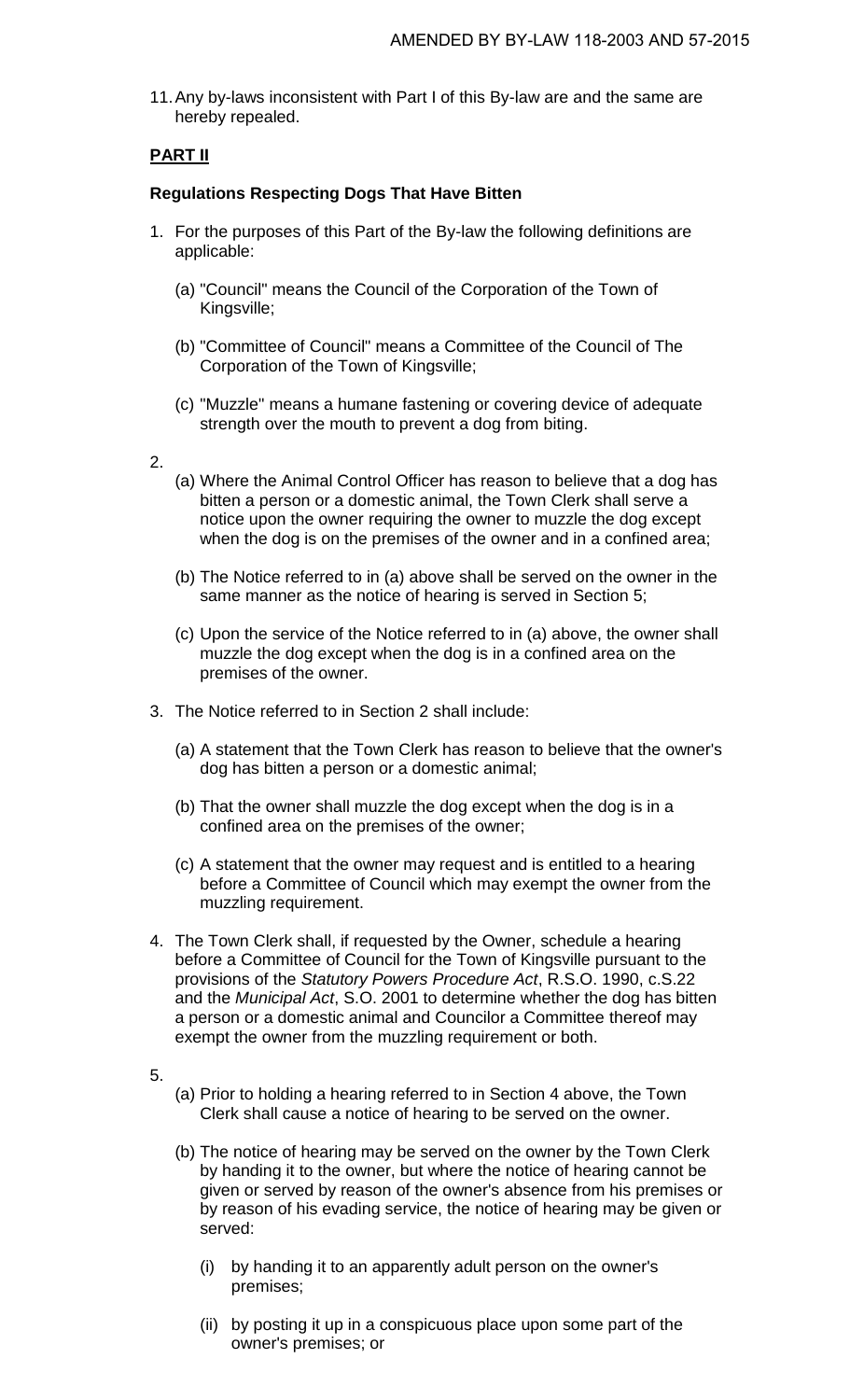- (iii) by sending it by prepaid registered mail to the owner at the address where he/she resides.
- 6. The notice of hearing shall include:
	- (a) a statement of the facts which leads the Town Clerk to believe that the owner's dog has, without provocation, bitten a person or a domestic animal;
	- (b) a statement setting out the time and place at which the Committee of Council will hold a public hearing to determine whether such dog has bitten a person or a domestic animal and whether or not such a dog shall be exempted from the muzzling requirement;
	- (c) a statement that if the owner does not attend the hearing, the Committee will proceed with the hearing in the absence of the owner and the owner will not be entitled to any further notice in the proceedings.
- 7. The owner may, if he/she wishes, be represented by counselor an agent at such hearing and shall have the right to adduce evidence and to submit argument to show that the dog has not bitten a person or a domestic animal and/or to exempt the dog from the muzzling requirement, and to cross examine any witness adverse in interest to him/her, and in the event that the owner's dog is not exempted from the muzzling requirement, the Committee shall at the request of the owner, deliver written reasons for the decision.
- 8. At the time and place set forth in the notice referred to in sections 5 and 6, the Committee shall consider all of the evidence and shall make a declaration that the dog of the owner:
	- (a) has bitten a person or domestic animal or has not bitten a person or domestic animal; and
	- (b) shall be muzzled, except when the dog is in a confined area on the premises of the owner, or shall be exempt from the muzzling requirement.
- 9. Any notice or other document shall be served on the owner by the Town Clerk by handing it to the owner, but when the notice or documents cannot be given or served by reason of the owner's absence from the premises or by reason of his evading service, the notice may be given or served:
	- (i) by handing it to an apparently adult person on the owner's premises;
	- (ii) by posting it in a conspicuous space upon some part of the owner's premises, or
	- (iii) by sending it by prepaid registered mail to the owner at the address where he/she resides.
- 10.Every person who keeps a dog which requires muzzling pursuant to this By-law shall immediately notify the Town Clerk after he has transferred the ownership of the dog to any other person or has begun keeping the dog at a new location.
- 11.This Part shall not apply to a police work dog.
- 12.Any notice required by this Part to be given by prepaid registered mail shall be deemed to have been received by the person to whom it was addressed on the fifth (5th) day after the day of such mailing.
- 13.Every person who violates any provision of this Part is guilty of an offence and upon conviction shall be liable to a fine not exceeding \$500.00 for each offence, exclusive of costs, and such fine and costs shall be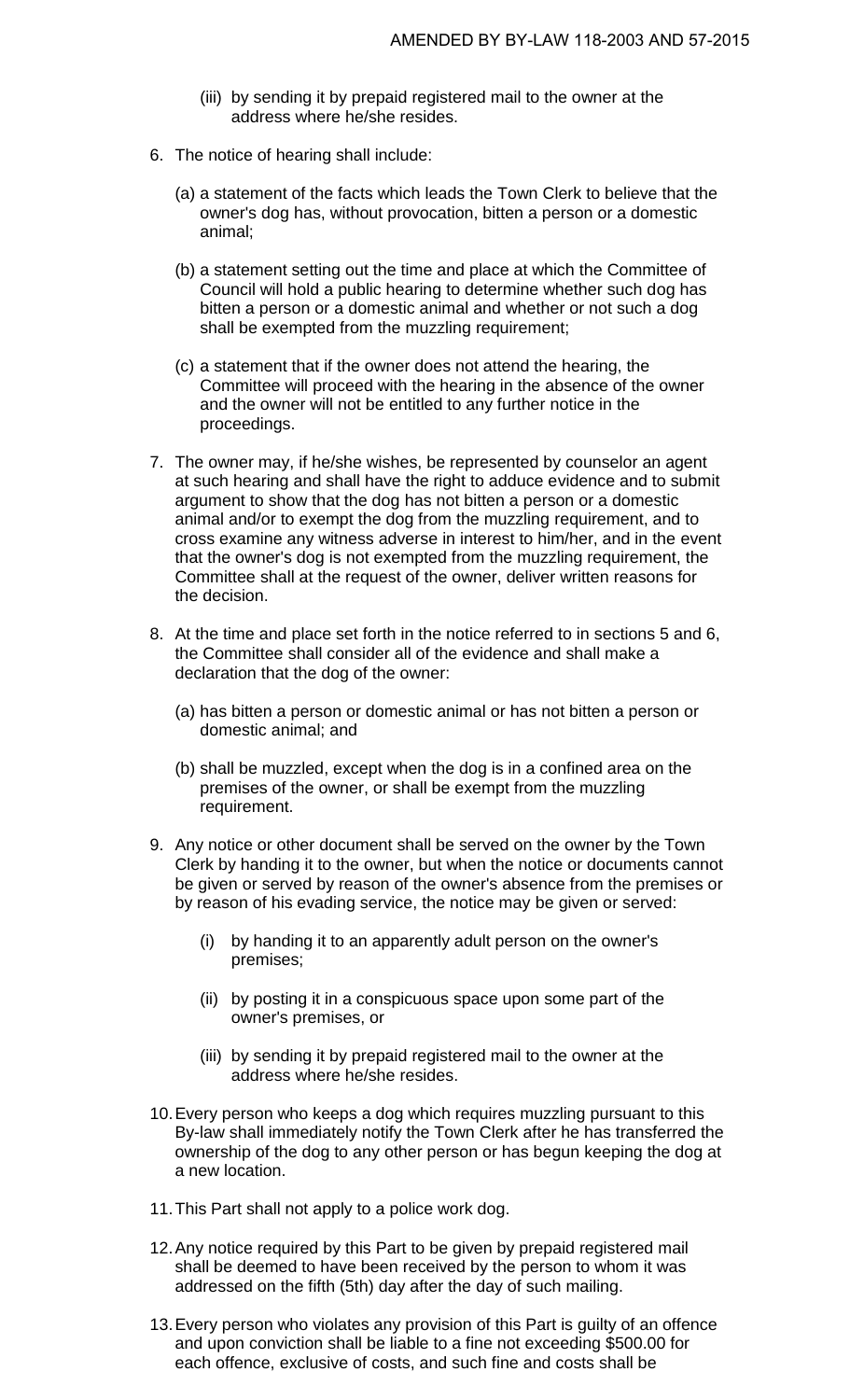recoverable under the provisions of the *Provincial Offences Act*, R.S.O. 1990, c. P. 33, as amended.

- 14.Part II shall be deemed to have come into full force and effect on final passing of this By-law by Council.
- 15.Any by-laws inconsistent with Part II of this By-law be and the same are hereby repealed.

#### **READ A FIRST AND SECOND TIME THIS 27 th DAY OF OCTOBER, 2003.**

**READ A THIRD TIME AND FINALLY PASSED THIS 27 th DAY OF OCTOBER, 2003.**

**MAYOR, Patrick M. O'Neil**

**ACTING CLERK, Linda Burling**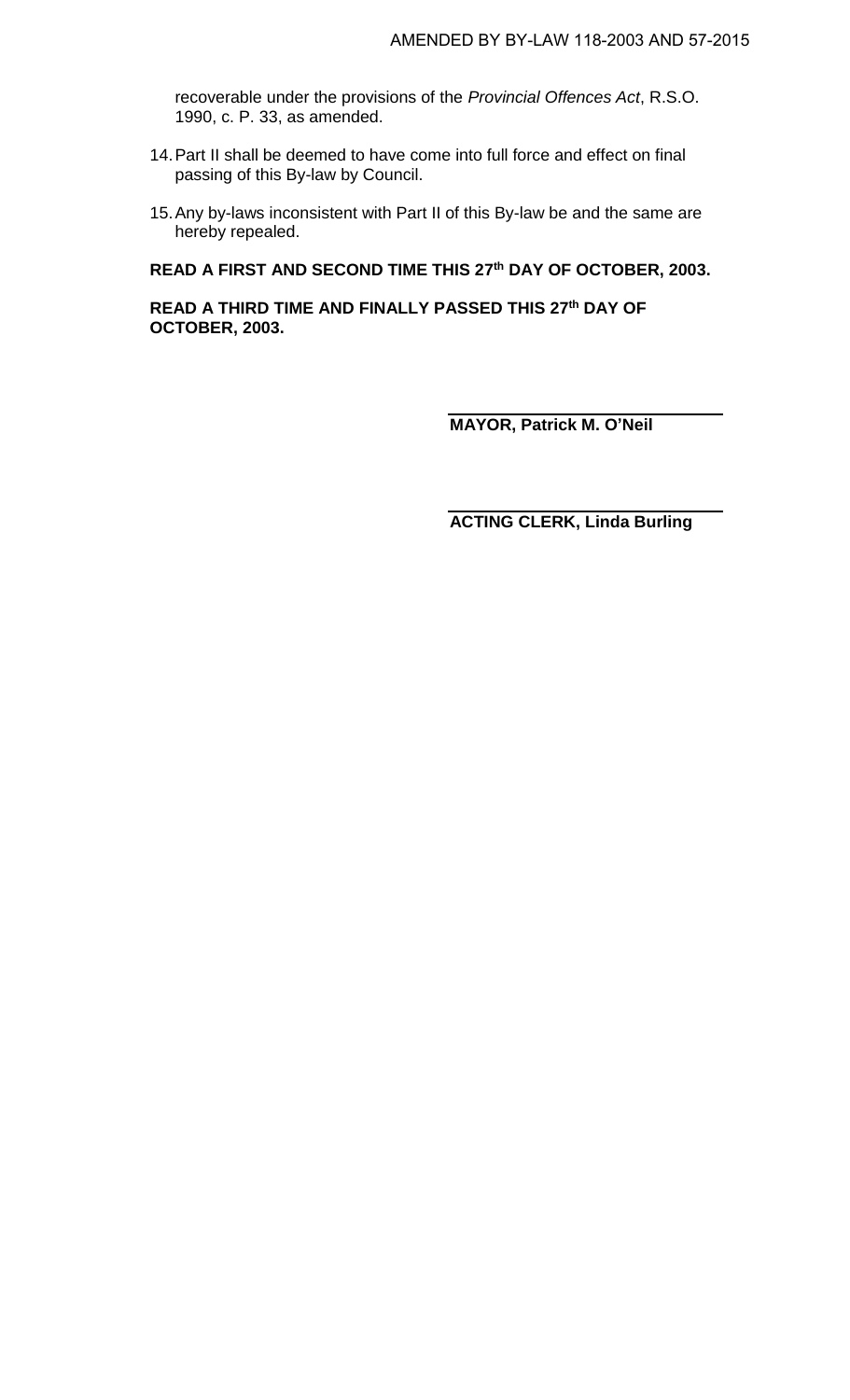# **BY-LAW 118-2003**

### **Being a by-law to amend By-law 103-2003, being a by-law to provide for the licensing, regulating and registration of dogs within the Town of Kingsville and to authorize the Municipal Council to require the muzzling of a dog after it has bitten a person or domestic animal**

**WHEREAS** By-law 103-2003 is the Town of Kingsville By-law providing for the registration, regulation and licensing of dogs within the Municipality;

**AND WHEREAS** the Council of The Corporation of the Town of Kingsville deems it expedient to amend By-law 103-2003 to add the words "or other device" at Part I, Section 8, subsection (e) as hereinafter more particularly set forth.

### **NOW THEREFORE THE COUNCIL OF THE CORPORATION OF THE TOWN OF KINGSVILLE ENACTS AS FOLLOWS:**

1. THAT Part I, Section 8, subsection (e) of By-law No. 103-2003 is hereby amended to read:

"the Owner of every dog or dogs shall keep the same under physical control by means of a Leash or other device held by the same person at all times when the dog is any place other than the premises of the Owner."

2. THAT this By-law shall come into force and effect upon third reading and being finally passed.

## **READ A FIRST AND SECOND TIME THIS 15th DAY OF DECEMBER, 2003.**

**READ A THIRD TIME AND FINALLY PASSED THIS 15th DAY OF DECEMBER, 2003.**

**MAYOR, Nelson Santos**

**ACTING CLERK, Linda Burling**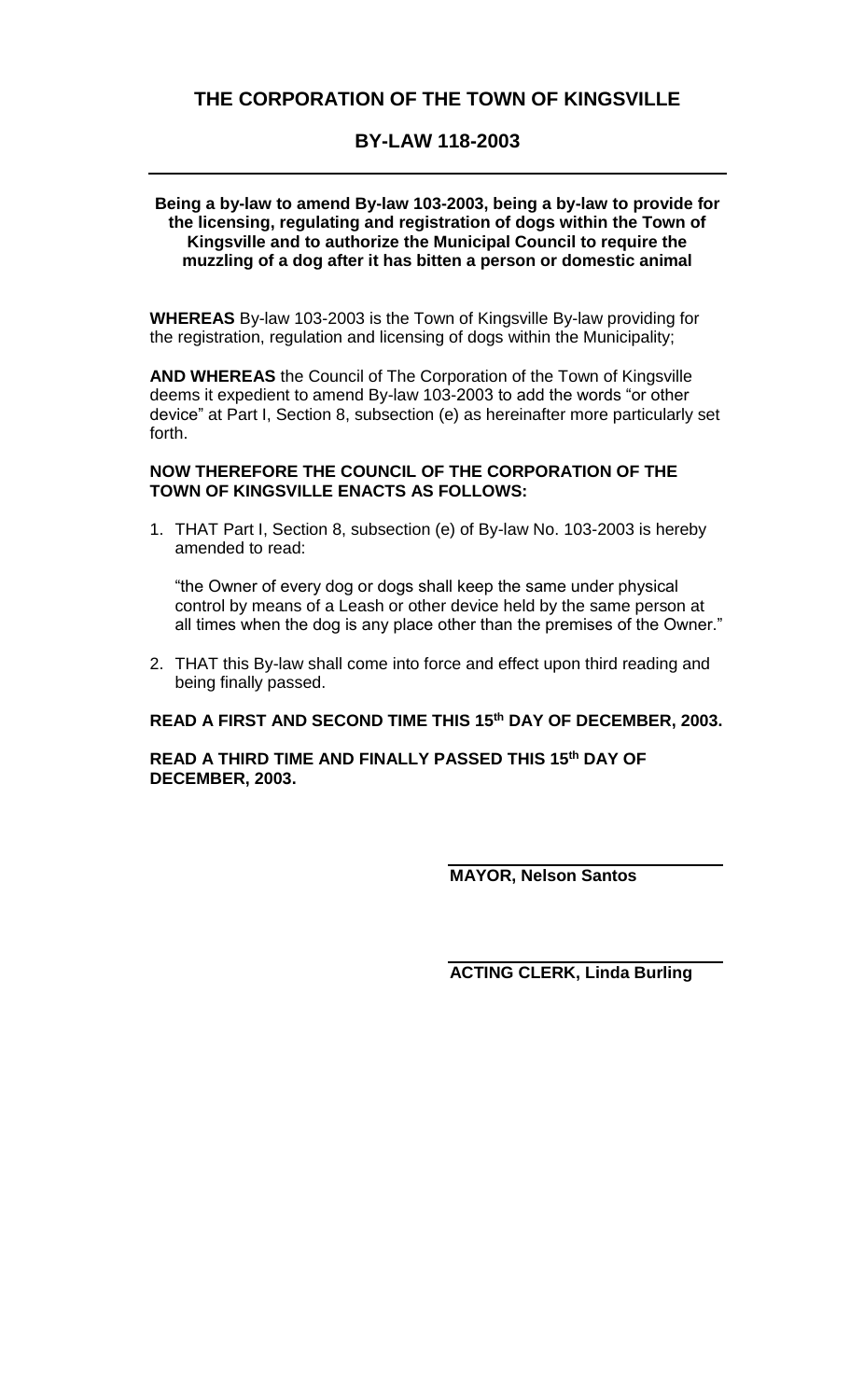# **THE CORPORATION OF THE TOWN OF KINGSVILLE**

## **BY-LAW 57-2015**

### **Being a by-law to amend By-law 103-2003, as amended, being a by-law to provide for the licensing, regulating and registration of dogs within the Town of Kingsville**

**WHEREAS** By-law No. 103-2003 is the Town of Kingsville By-law providing for the registration, regulation and licensing of dogs within the Town of Kingsville was adopted by the Town of Kingsville Council ("Council") on October 27, 2003;

**WHEREAS** paragraph 9 of subsection 11(3) of the *Municipal Act, 2001, S.O. 2001, c.25*, as amended, provided that By-laws may be passed by local municipalities respecting animals;

**WHEREAS** By-law No. 103-2003 was subsequently amended and updated by By-law 118-2003;

**WHEREAS** it is the desire of the Council of the Corporation of the Town of Kingsville to further amend By-law 103-2003, as amended;

#### **NOW THEREFORE THE COUNCIL OF THE CORPORATION OF THE TOWN OF KINGSVILLE ENACTS AS FOLLOWS:**

1. That Part I, Section 1 of By-law No. 103-2003, as amended with the addition of the following definitions:

"1. (n) "By-law Enforcement Officer" means an enforcement officer appointed by Council for the Town of Kingsville to enforce by-laws of the Town of Kingsville;

- 1. (o) "Choke Collar", "Choke Chain" or "Prong Collar" means a collar that tightens, constricts or pinches a dog's neck when tension is applied and may inflict pain or discomfort on an animal;
- 1. (p) "Extreme Weather" means a cold warning, heat warning or other weather warning alert issued by Environment Canada for weather in the Town of Kingsville, including and not limited to extreme cold or hot weather, snow storms, freezing rain, heaving rainfall, hurricanes, tornadoes and/or strong winds;
- 1. (q) "Tethered" for the purposes of this By-law, means the fastening of a rope, chain, cord or similar restraining device to a dog's collar or halter so that the animal can only range in an area limited to the length of such rope, chain, cord or similar restraining device;
- 1. (r) "Un-sanitary condition" means a condition that results in an accumulation of fecal matter, odour, insect infestation or rodent attractions which endanger the health of any person or dog, or that would disturb the enjoyment, comfort or convenience of any person or that endangers or is likely to endanger the health of any person or dog."
- 2. That Section 1.(g) of By-law No. 103-2003, as amended be deleted and replaced by the following:
	- 1. (g) "Leash" generally means a rope, chain or other restraining material that is attached to a collar or halter worn by a dog and that is capable of restraining the animal on which it is being used;"
- 3. That Part 1 Animal Control, Section 8 of By-law No. 103-2003, as amended is hereby amended to add the following subsections: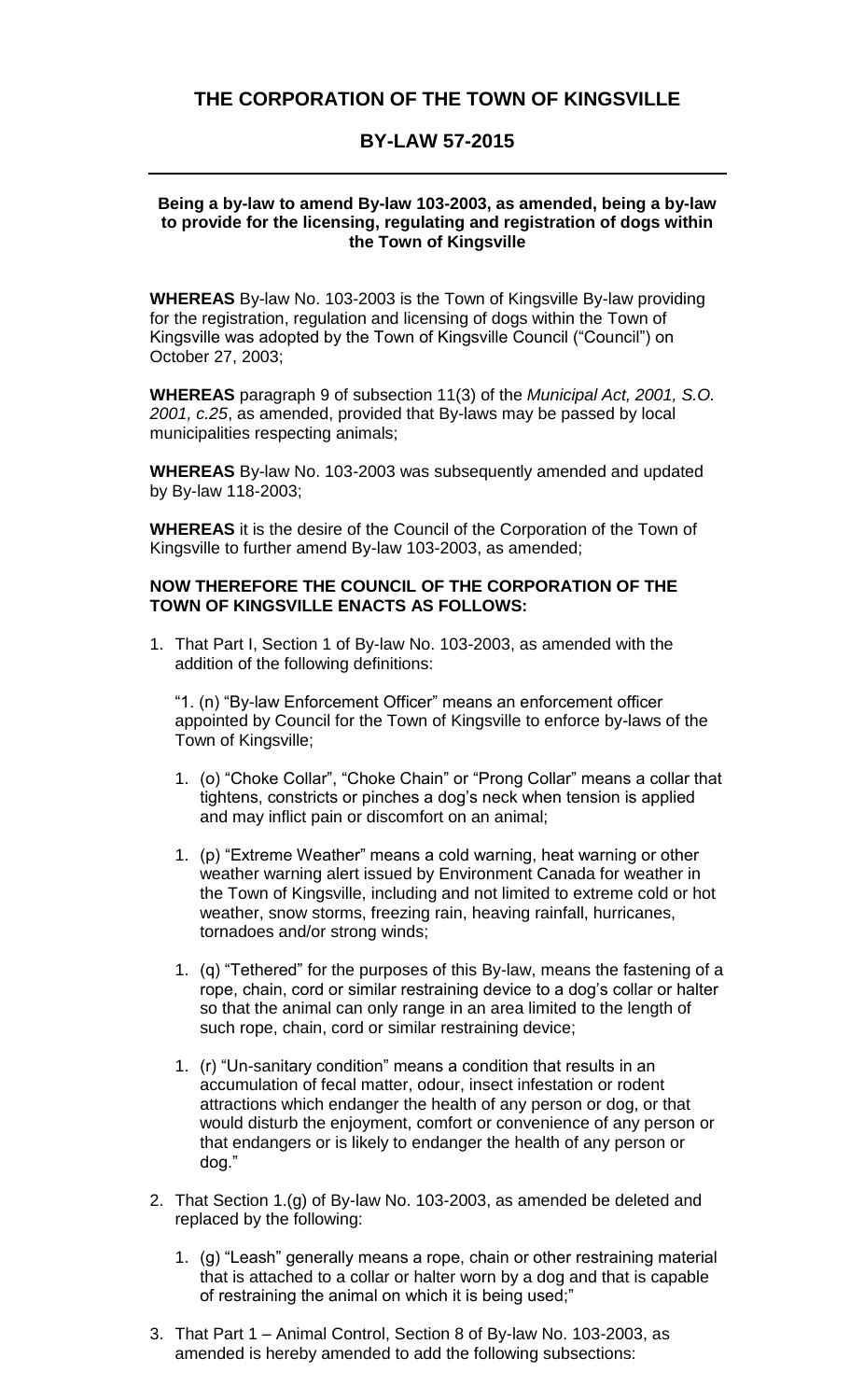- 8. (f) No person shall keep a dog tethered on a rope, chain, cord or similar restraining device unless:
	- (i) The tether shall be a minimum of three metres in length and not permit the dog to go beyond the limits of the dog owner's property;
	- (ii) The dog has unrestricted movement within the range of such tether;
	- (iii) The dog is not tethered for longer than twelve hours per day;
	- (iv)The dog has access to water, shade and shelter while tethered; and
	- (v) The dog cannot injury itself as a result of the tethering

For the purposes of Section 8.(f)(iii) when the same dog is observed to be tethered in the same location on at least two (2) subsequent occasions in the twenty-four (24) hour period that follows an initial observation of the dog in that location, then there shall be a rebuttable presumption that the dog has been tethered in that location for more than twelve (12) hours cumulatively in the twenty-four (24) hour period since the initial observation.

- 8. (g) Notwithstanding Subsection 8.(f), no person shall keep a dog tethered where a choke collar, a choke chain or a prong collar forms part of the tether or a rope, chain, cord or similar restraining device is tied directly around a dog's neck.
- 8. (h) No person shall allow a dog to be outside the passenger cab of a motor vehicle on a roadway, regardless of whether the motor vehicle is moving or parked;
- 8. (i) Notwithstanding Subsection 8.(h), a person may allow a dog to be outside the passenger cab of a motor vehicle, including riding in the back of a pick up truck or flat bed truck if the dog is:
	- (i) In a fully enclosed trailer;
	- (ii) In a topper enclosing the bed area of a truck;
	- (iii) Contained in a ventilated kennel or similar device securely fastened to the bed of the truck; or
	- (iv)Securely tethered in such a manner that the dog is not standing on bare metal, cannot jump or be thrown from the vehicle, is not in danger of strangulation and cannot reach the outside edges of a vehicle.
- 8. (j) The owner of a dog shall not leave a dog unattended in a motor vehicle if the weather conditions are not suitable for containment of an animal.

A Police Officer, Peace Officer, or By-Law Enforcement Officer who has reasonable grounds to believe that a dog left unattended in a motor vehicle is in imminent physical danger may take steps to remove the dog from the vehicle and shall not be held liable for any damage to the vehicle by so doing.

8. (k) No person shall allow a dog to remain outdoors during Extreme Weather unless the dog has access to shelter that will adequately protect the dog from the conditions."